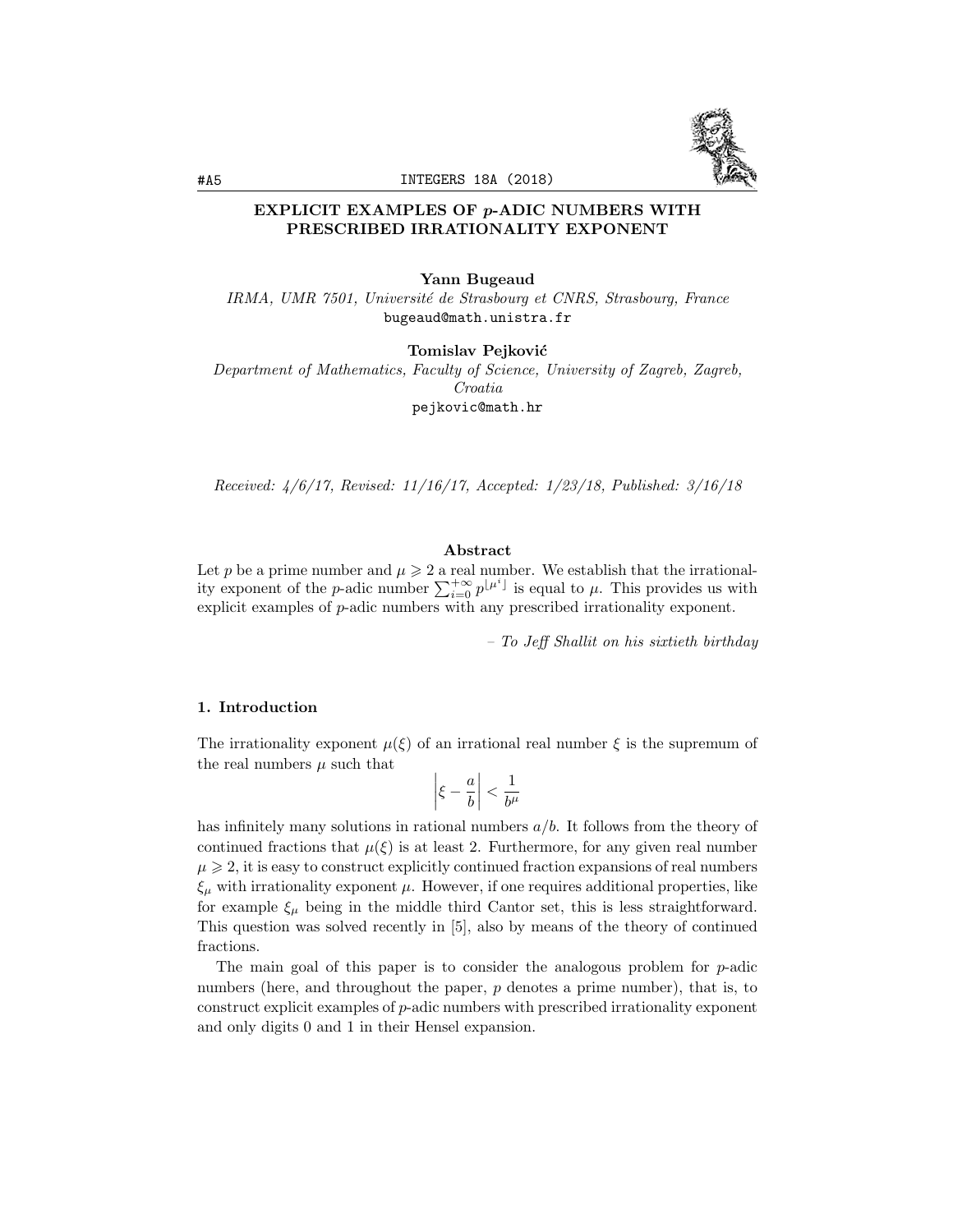A natural idea is to translate the argument of [5] to the *p*-adic setting. Unfortunately, this does not seem to work, since there is no full analogue of the theory of continued fractions in *p*-adic fields. Admittedly, it is possible to express a *p*-adic number  $\xi$  as a continued fraction, but, unlike in the real case, one cannot read off from this expansion all the best rational approximations to  $\xi$ . Recall that to determine the exact value of the irrationality exponent of  $\xi$  requires, on the one hand, to bound it from below, that is, to find an infinite sequence of very good rational approximations to  $\xi$  (this is often an easy step) and, on the other hand, to establish that only finitely many very good rational approximations to  $\xi$  are outside this sequence (this is usually much more delicate). In most of the cases in the real setting, this delicate step requires a precise description of the continued fraction expansion of  $\xi$ .

For a reduced rational number  $a/b$ , let  $H(a/b) = max\{|a|, |b|\}$  denote its height. The irrationality exponent  $\mu(\xi)$  of an irrational *p*-adic number  $\xi$  is the supremum of the real numbers  $\mu$  such that

$$
\left|\xi-\frac{a}{b}\right|_p < \mathcal{H}(a/b)^{-\mu}
$$

has infinitely many solutions in rational numbers *a/b*.

If a reduced rational number  $a/b$  is such that  $|\xi - a/b|_p$  is smaller than  $|\xi|_p$ , then the ultrametric inequality implies  $|a/b|_p = |\xi|_p$  and thus quantities like max $\{|a|_p, |b|_p\}$ and  $\min\{|a|_p, |b|_p\}$  would be constant which renders them useless for our work. This is why  $H(a/b)$  as defined above is used as a measure of size for a rational approximation  $a/b$  to  $\xi$ , also in the *p*-adic setting.

As in the real setting, we have  $\mu(\xi) \geq 2$ ; see for example Section 9.3 of [4]. Our main result is the following theorem.

**Theorem 1.** Let p be a prime number. Let  $\mathbf{c} := (c_i)_{i \geq 0}$  be a sequence of positive *integers such* that  $c_{i+1} \geq 2c_i$  *for i large enough.* Then the *irrationality exponent of the p-adic number*

$$
\xi_{\mathbf{c}}:=\sum_{i=0}^{+\infty}p^{c_i}
$$

*is equal to*

$$
c := \limsup_{i \to +\infty} \frac{c_{i+1}}{c_i}.
$$

*In particular, for any real number*  $\mu \geq 2$ *, we have* 

$$
\mu\Bigl(\sum_{i=0}^{+\infty}p^{\lfloor\mu^i\rfloor}\Bigr)=\mu.
$$

Theorem 1 is the *p*-adic analogue of a result stated in the Introduction of [6].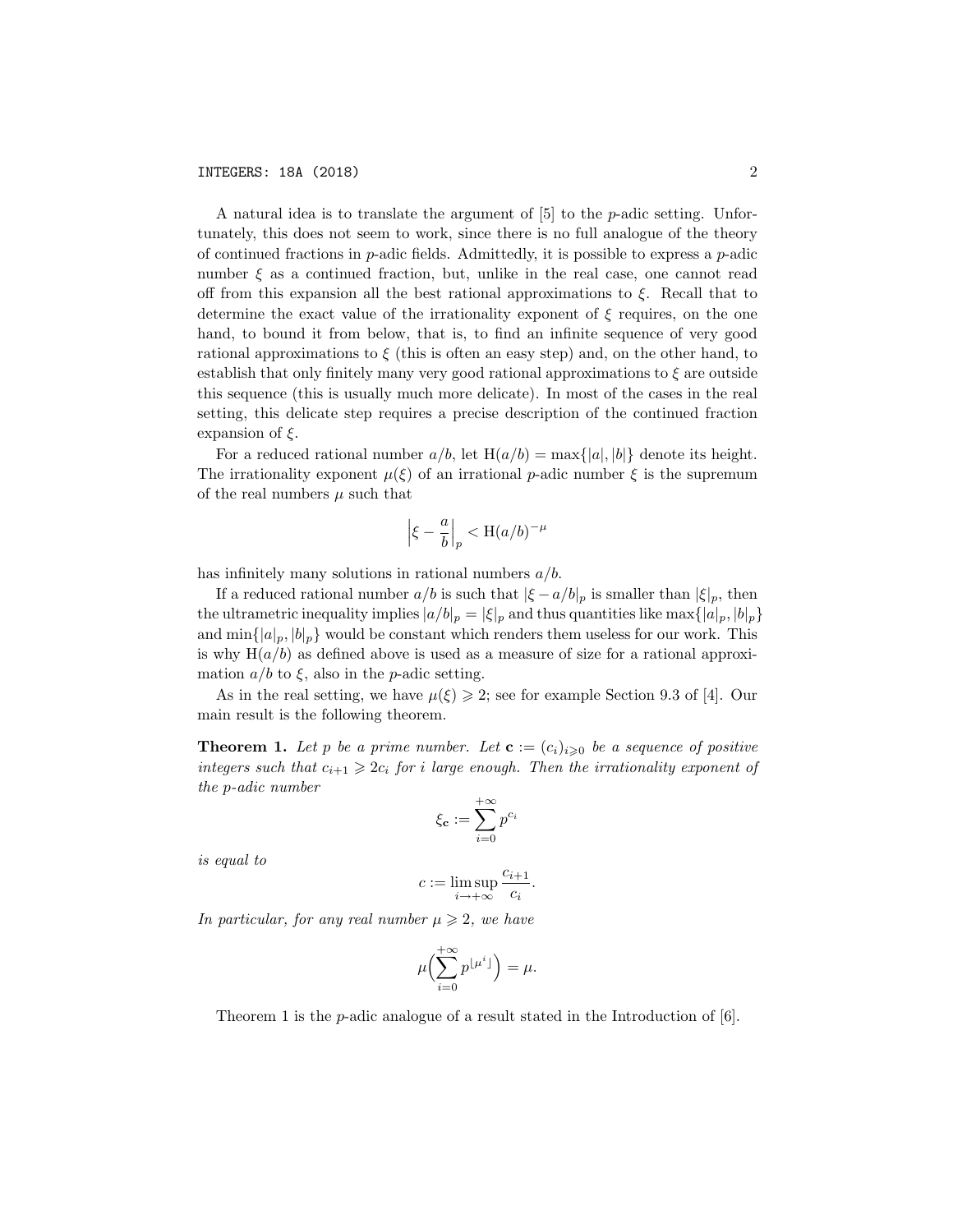It follows from Theorems 1B and 6 of [1], whose proofs rest on a *p*-adic version of Schmidt Subspace Theorem, that all the *p*-adic numbers  $\xi_c$  defined in Theorem 1 are transcendental, since their Hensel expansions have small block complexity.

For every real number  $\mu \geqslant 2$ , the Hausdorff dimension of the set of *p*-adic numbers with irrationality exponent  $\mu$  is equal to  $2/\mu$ ; see Theorem 6.19 of [2]. This implies the existence of *p*-adic numbers with any prescribed irrationality exponent. As far as we are aware, explicit examples of *p*-adic numbers with irrationality exponent equal to  $\mu$  were not known for  $\mu < (3+\sqrt{5})/2$  (for larger values of  $\mu$ , we can use the argument described in [8] in the real setting). Of course, it is clear that  $\sum_{i=0}^{+\infty} p^{\lfloor \mu^i \rfloor}$ is a good candidate for having irrationality exponent  $\mu$ , but this was proved only for  $\mu \geq (3 + \sqrt{5})/2$ .

Our strategy is the following. We work in the field of power series and consider the continued fraction expansion of  $\sum_{i=0}^{+\infty} X^{-c_i}$  and its convergents. Replacing X by  $p^{-1}$  we deduce good and very good rational approximations to the *p*-adic number  $\xi_c$ . We are then in a position to apply Lemma 2 below to complete the proof of Theorem 1.

Note that we do not employ as technical terms the attributes "very good" and "good" for approximations. They are used for sequences of rational approximations which give either the best possible lower bound on the irrationality exponent or a lower bound greater than two. We believe that this usage helps with the intuitive understanding of the exposition.

In the following section, we establish an auxiliary lemma that will be useful for bounding from above the irrationality exponent of a (*p*-adic) number. In the last section we introduce continued fractions in the field of rational power series and use them to prove Theorem 1. We keep the notation of Theorem 1 throughout this paper.

### 2. Bounding the Irrationality Exponent From Above

Using the infinite family of rational approximations

$$
\sum_{i=0}^{k} p^{c_i}, \quad k \geqslant 0,
$$

to  $\xi_c$ , we easily get that  $\mu(\xi_c) \geq c$ . Let us give a detailed proof.

Since  $\limsup_{i \to +\infty} c_{i+1}/c_i = c$  and  $\lim_{i \to +\infty} c_i = +\infty$ , we have

$$
\limsup_{i \to +\infty} \frac{c_{i+1}}{c_i + 1} = c.
$$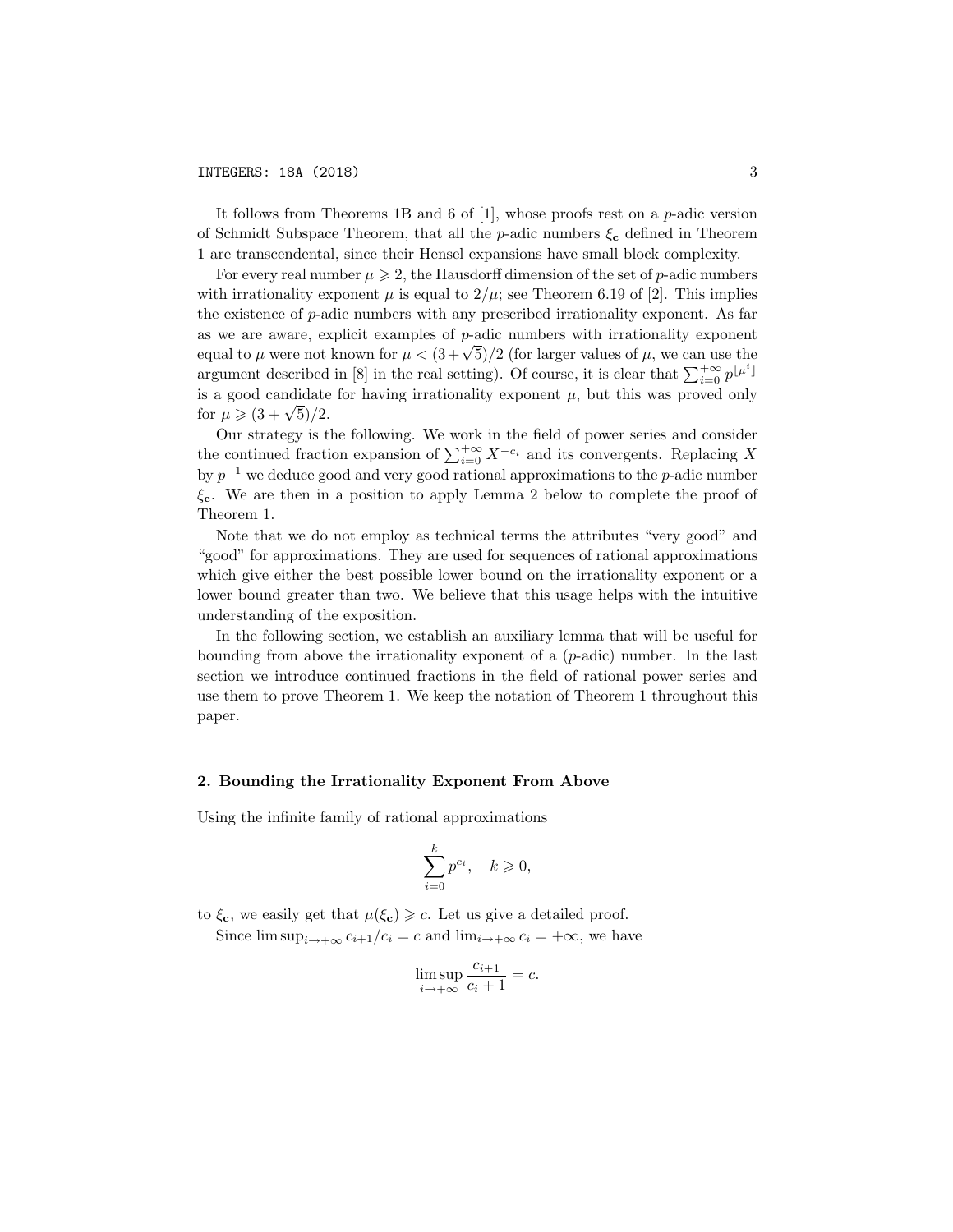INTEGERS: 18A (2018) 4

Let  $\epsilon > 0$  and choose a subsequence  $(c_{i_j})_{j \geq 0}$  such that  $i_0 \geq 1$ ,

$$
c_{i_0} \geq 2c_{i_0-1}
$$
, and  $\frac{c_{i_j+1}}{c_{i_j}+1} > c - \epsilon$ , for  $j \geq 0$ .

Then we have

$$
H\left(\sum_{\ell=0}^{i_j} p^{c_\ell}\right) = \sum_{\ell=0}^{i_j} p^{c_\ell} < p^{c_{i_j}+1}, \quad \text{for } j \geqslant 0.
$$

Therefore,

$$
\Big|\xi_{\mathbf{c}}-\sum_{\ell=0}^{i_j}p^{c_\ell}\Big|_p=p^{-c_{i_j+1}}<\mathcal{H}\Big(\sum_{\ell=0}^{i_j}p^{c_\ell}\Big)^{-\frac{c_{i_j+1}}{c_{i_j}+1}}<\mathcal{H}\Big(\sum_{\ell=0}^{i_j}p^{c_\ell}\Big)^{-c+\epsilon}.
$$

It follows that  $\mu(\xi_c) \geqslant c - \epsilon$  and since  $\epsilon > 0$  was arbitrary, we conclude that  $\mu(\xi_{\mathbf{c}}) \geqslant c.$ 

This proves Theorem 1 when *c* is infinite. From now on, we assume that *c* is finite. Establishing that  $\mu(\xi_c) \leq c$  is more delicate.

The basic idea is the existence of many very good rational approximations to  $\xi_{\mathbf{c}}$ , which impedes the existence of even better rational approximations. As auxiliary tools, we need the following two elementary lemmas, whose proofs rest on triangle inequalities.

**Lemma 1.** Let  $\xi$  be in  $\mathbb{Q}_p$ . Let  $\vartheta, \tau \in (1, +\infty)$  be real numbers and P, Q, m, n *integers such that Q and n are nonzero, m/n and P/Q are reduced and distinct. If*

$$
|\xi - P/Q|_p \leq H(P/Q)^{-\vartheta}
$$
 and  $|\xi - m/n|_p \leq H(m/n)^{-\tau}$ ,

*then*

$$
H(m/n) \leq 2^{\frac{1}{\tau - 1}} H(P/Q)^{\frac{1}{\tau - 1}} \quad or \quad H(m/n) \geq \frac{1}{2} H(P/Q)^{\vartheta - 1}.
$$
 (1)

*Proof.* Using the fact that  $|Pn-Qm| \leq 2 H(P/Q) H(m/n)$  and the non-Archimedean nature of the *p*-adic absolute value, we get

$$
\frac{1}{2\operatorname{H}(P/Q)\operatorname{H}(m/n)} \leqslant \left|\frac{Pn-Qm}{Qn}\right|_p = \left|\frac{P}{Q} - \frac{m}{n}\right|_p
$$
  

$$
\leqslant \max\left\{\left|\xi - P/Q\right|_p, \left|\xi - m/n\right|_p\right\}
$$
  

$$
\leqslant \max\{\operatorname{H}(P/Q)^{-\vartheta}, \operatorname{H}(m/n)^{-\tau}\},
$$

thus

$$
1/2 \le \max\{H(P/Q)^{1-\vartheta} H(m/n), H(P/Q) H(m/n)^{1-\tau}\}\
$$

If we have

$$
\mathcal{H}(P/Q)^{1-\vartheta} \mathcal{H}(m/n) \leqslant \mathcal{H}(P/Q) \mathcal{H}(m/n)^{1-\tau}, \text{ i.e., } \mathcal{H}(m/n) \leqslant \mathcal{H}(P/Q)^{\vartheta/\tau},
$$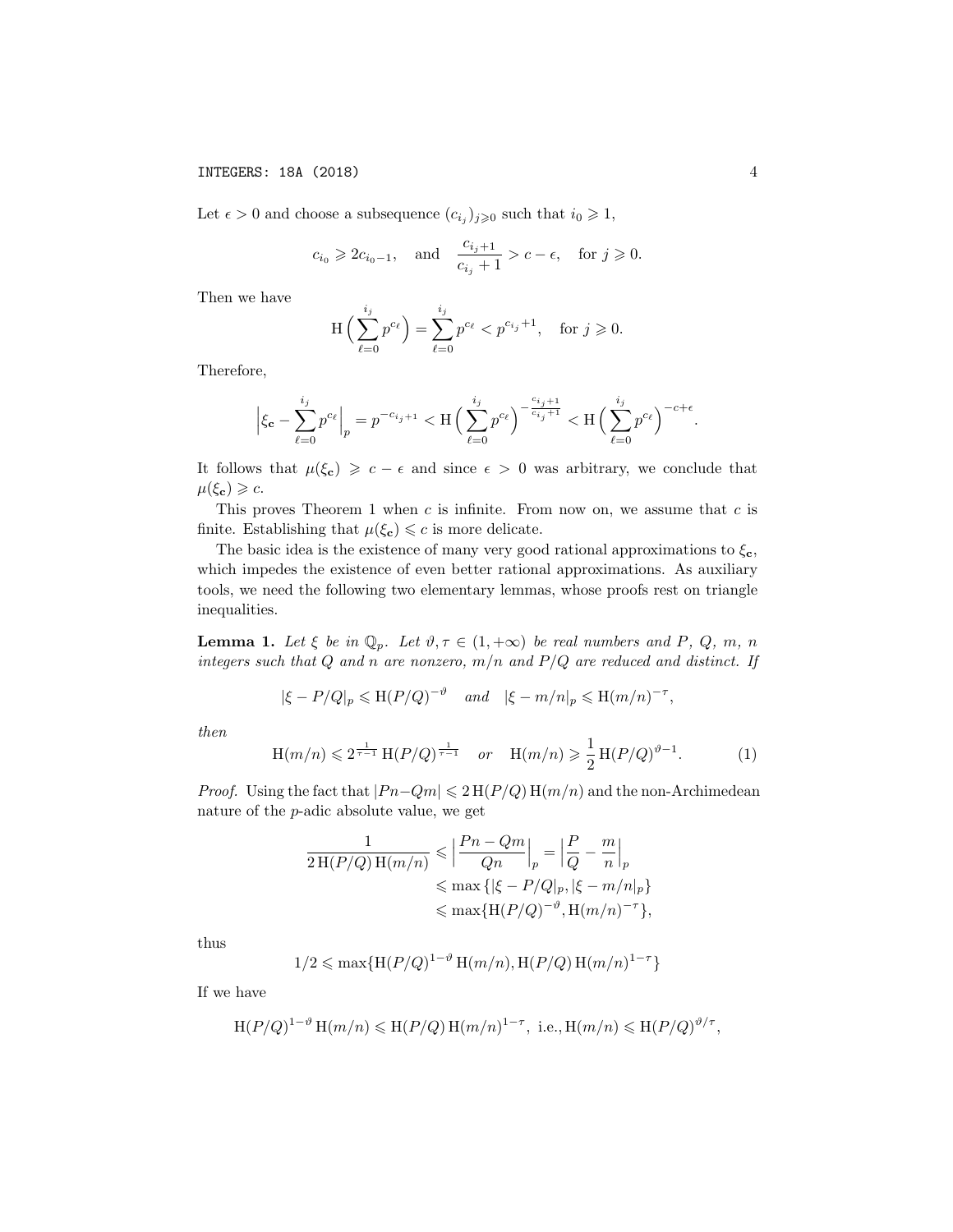then

$$
H(m/n) \leq 2^{\frac{1}{\tau-1}} H(P/Q)^{\frac{1}{\tau-1}}.
$$

If, on the other hand, we have

$$
\mathrm{H}(P/Q)^{1-\vartheta} \mathrm{H}(m/n) \geq \mathrm{H}(P/Q) \mathrm{H}(m/n)^{1-\tau}, \text{ i.e., } \mathrm{H}(m/n) \geq \mathrm{H}(P/Q)^{\vartheta/\tau},
$$

then

$$
H(m/n) \geq \frac{1}{2} H(P/Q)^{\vartheta - 1}.
$$

Therefore, (1) always holds.

**Lemma 2.** For  $\xi \in \mathbb{Q}_p$ , let  $(\vartheta_k)_{k\geqslant 0}$  be a sequence of real numbers such that  $\liminf_{k \to +\infty} \vartheta_k > 1$  and let  $(P_k/Q_k)_{k \geqslant 0}$  be a sequence of distinct rational num*bers such that*  $\begin{array}{c} \hline \end{array}$ 

$$
\left|\xi - \frac{P_k}{Q_k}\right|_p = \mathcal{H}(P_k/Q_k)^{-\vartheta_k}
$$

*holds for*  $k \geq 0$ *. Let*  $\tau$  *be a real number with* 

$$
\tau > 1 + \limsup_{k \to +\infty} \frac{\log H(P_{k+1}/Q_{k+1})}{(\vartheta_k - 1)\log H(P_k/Q_k)}.
$$
 (2)

*Then there exist only finitely many rational numbers m/n outside the sequence*  $(P_k/Q_k)_{k\geqslant 0}$  *which satisfy* 

$$
\left|\xi - \frac{m}{n}\right|_p \leqslant H(m/n)^{-\tau}.\tag{3}
$$

*In particular, we have*

$$
\mu(\xi) \le \max\left\{\limsup_{k \to +\infty} \vartheta_k, 1 + \limsup_{k \to +\infty} \frac{\log H(P_{k+1}/Q_{k+1})}{(\vartheta_k - 1)\log H(P_k/Q_k)}\right\}.
$$
 (4)

*Proof.* Excluding, if necessary, at most finitely many elements from the sequence  $(P_k/Q_k)_{k\geqslant0}$ , we can assume without loss of generality that for some  $\epsilon > 0$  and all  $k \geq 0$ , we have  $\vartheta_k > 1 + \epsilon$ . Suppose that (2) is fulfilled and that there are infinitely many rational numbers  $m/n$  not in  $(P_k/Q_k)_{k\geqslant 0}$  such that (3) holds. For such a rational number  $m/n$  with  $H(m/n)$  large enough, let  $k_0$  be the largest positive integer such that

$$
2^{\frac{1}{\tau-1}} \operatorname{H}(P_{k_0}/Q_{k_0})^{\frac{1}{\tau-1}} < \operatorname{H}(m/n).
$$

Then Lemma 1 implies that

$$
\frac{1}{2} \operatorname{H}(P_{k_0}/Q_{k_0})^{\vartheta_{k_0}-1} \leqslant \operatorname{H}(m/n) \leqslant 2^{\frac{1}{\tau-1}} \operatorname{H}(P_{k_0+1}/Q_{k_0+1})^{\frac{1}{\tau-1}},
$$

which gives

$$
\tau - 1 \leqslant \frac{\tau \log 2 + \log \text{H}(P_{k_0+1}/Q_{k_0+1})}{(\vartheta_{k_0} - 1) \log \text{H}(P_{k_0}/Q_{k_0})}.
$$

 $\Box$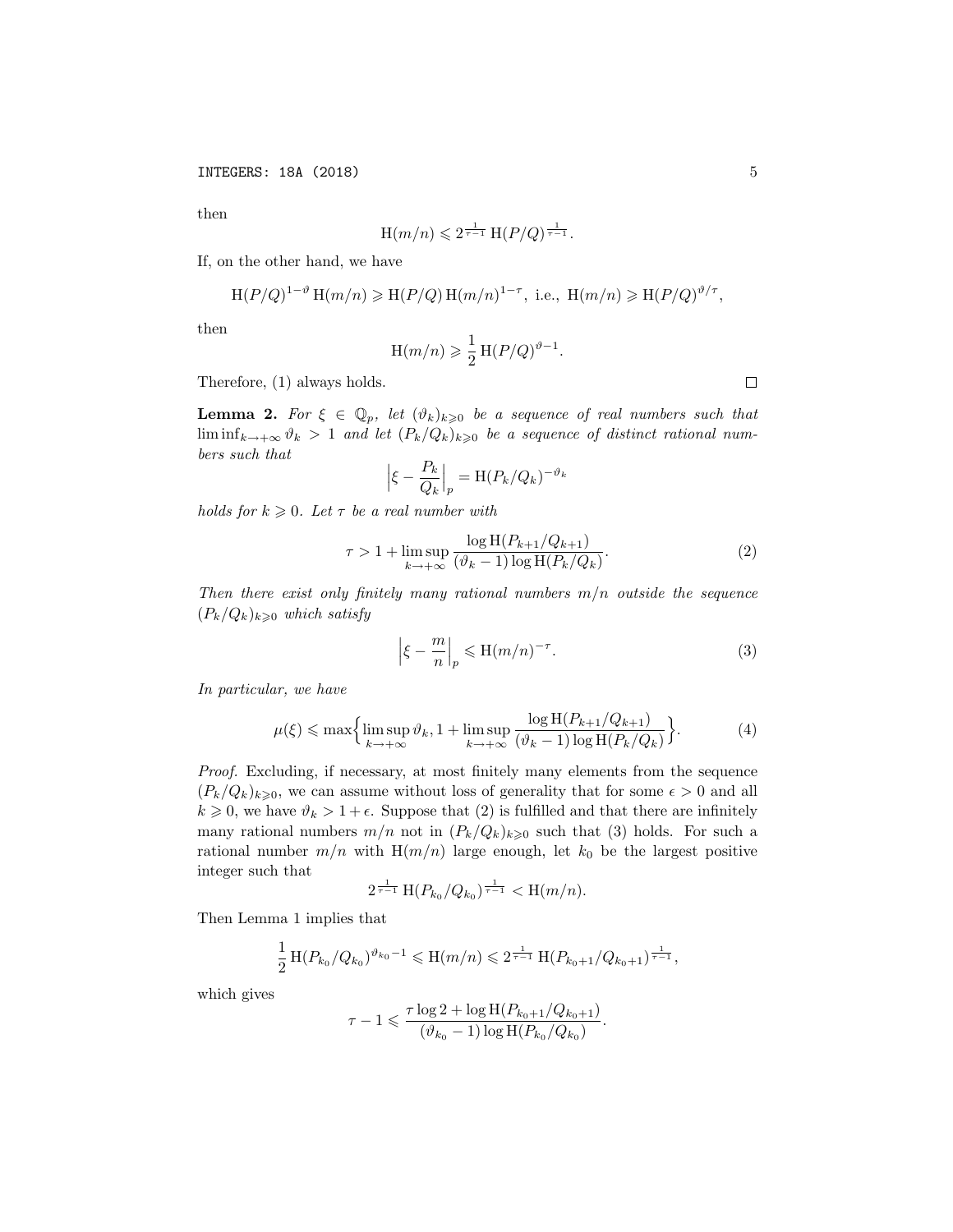From our assumption and the fact that  $(H(P_k/Q_k))_{k\geqslant0}$  is unbounded, the last inequality would have to hold for infinitely many positive integers  $k_0$ . This is in contradiction with (2).  $\Box$ 

We stress that exact analogues of Lemmas 1 and 2 hold in the real setting.

**Example 1.** Let  $c \geq 2$  be a real number. Lemma 2 can be applied to  $\xi_c :=$  $\sum_{i=0}^{+\infty} p^{\lfloor c^i \rfloor}$  and the *p*-adic numbers  $\beta_k = \sum_{i=0}^k p^{\lfloor c^i \rfloor}$ ,  $k \geq 2$ , to show that  $\mu(\xi_c) \leq c$ when

$$
c > 1 + \limsup_{k \to +\infty} \frac{c^{k+1}}{(c-1)c^k} = 1 + \frac{c}{c-1}.
$$

This implies that  $\mu(\xi_c) = c$  when  $c^2 - 3c + 1 > 0$ , that is, for  $c > (3 + \sqrt{5})/2 =$ 2*.*618 *. . .*

However, besides  $(\beta_k)_{k\geqslant0}$ , we can also take into consideration the following very good rational approximations to  $\xi_c$  defined for  $k \geq 2$  by

$$
\gamma_k = \sum_{i=0}^{k-1} p^{\lfloor c^i \rfloor} + p^{\lfloor c^k \rfloor} \left( 1 + p^{\lfloor c^{k+1} \rfloor - \lfloor c^k \rfloor} + p^{2(\lfloor c^{k+1} \rfloor - \lfloor c^k \rfloor)} + \cdots \right)
$$
  
= 
$$
\sum_{i=0}^{k-1} p^{\lfloor c^i \rfloor} + \frac{p^{\lfloor c^k \rfloor}}{1 - p^{\lfloor c^{k+1} \rfloor - \lfloor c^k \rfloor}}.
$$

It is not difficult to show that

$$
H(\beta_k) = \beta_k \asymp p^{c^k}, \quad H(\gamma_k) \asymp p^{c^{k+1} - c^k + c^{k-1}},
$$
  
\n
$$
|\xi_c - \beta_k|_p \asymp p^{-c^{k+1}} \asymp H(\beta_k)^{-c},
$$
  
\n
$$
|\xi_c - \gamma_k|_p \asymp p^{-2c^{k+1} + c^k} \asymp H(\gamma_k)^{-(2c^2 - c)/(c^2 - c + 1)},
$$
  
\n
$$
H(\beta_k) < H(\gamma_k) < H(\beta_{k+1}) \quad \text{for } k \text{ large enough.}
$$

Here, all the constants implicit in  $\leq$  can be made explicit and depend only on *p* and *c*. If we now apply Lemma 2 with the union of the two sequences  $(\beta_k)_{k\geqslant2}$  and  $(\gamma_k)_{k \geqslant 2}$ , we get after some calculation that  $\mu(\xi_c) \leqslant c$  for  $c > 2.325$ .

Nevertheless, in order to prove that  $\mu(\xi_c) = c$  for all  $c \geq 2$ , we require many more good rational approximations to  $\xi_c$ . To find them, looking for repetitions and completing by periodicity is not sufficient. We need an additional idea.

## 3. Proof of Theorem 1

In order to construct very good rational approximations to our *p*-adic number, we first need to work with continued fractions in the field of power series. The field of rational power series  $\mathbb{Q}((X^{-1}))$  is the completion of  $\mathbb{Q}(X)$  with respect to the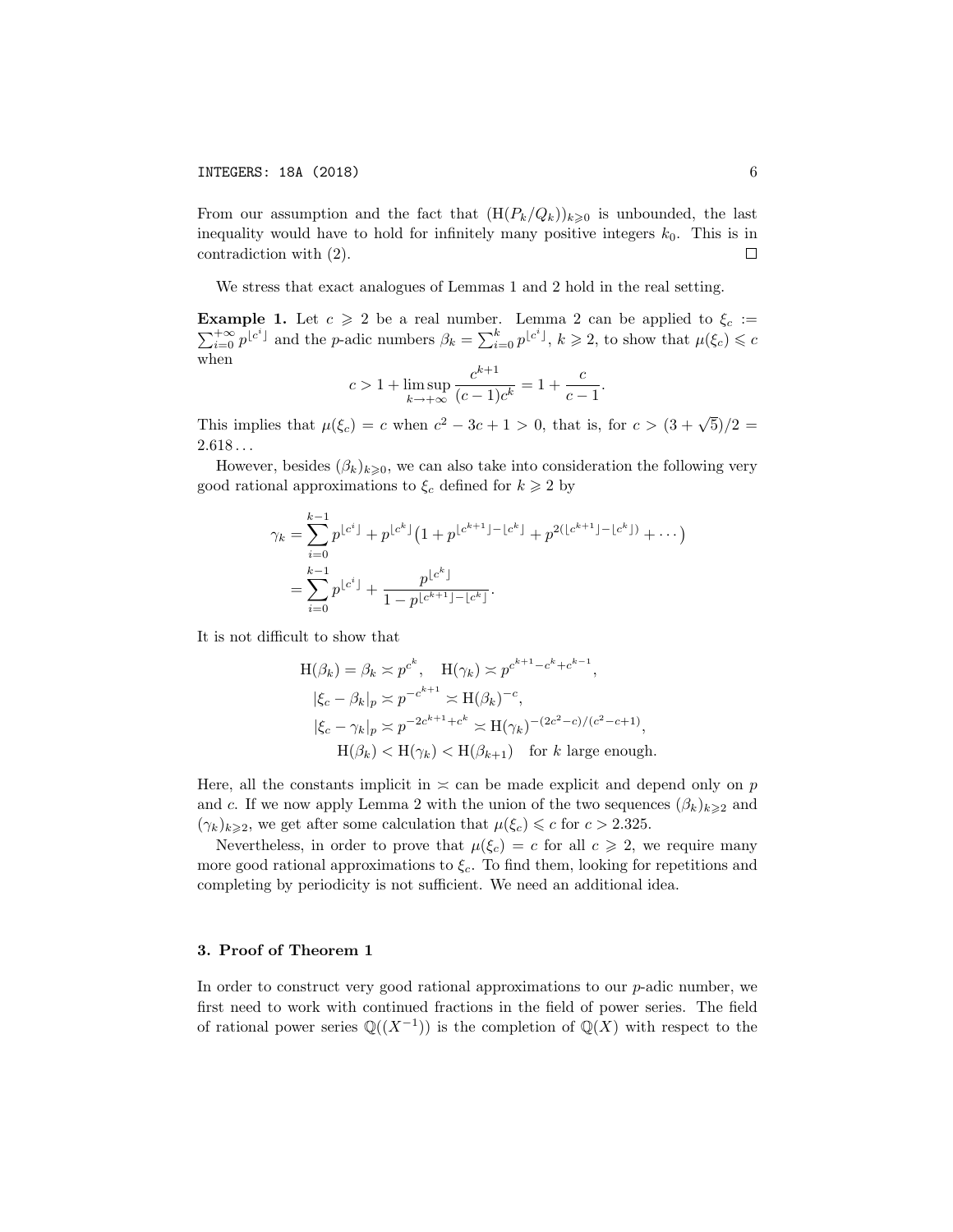non-Archimedean absolute value  $\|\cdot\|$  defined on  $\mathbb{Q}(X)$  by  $\|X\| = e$ . Instead of *e*, we can fix any real number greater than 1. If  $\zeta \in \mathbb{Q}((X^{-1}))$  and  $\zeta \neq 0$ , then we can write  $\hat{\xi} = \sum_{k=k_0}^{+\infty} a_k X^{-k}$ , where  $k_0 \in \mathbb{Z}$ ,  $a_k \in \mathbb{Q}$  and  $a_{k_0} \neq 0$ . More information on this subject can be found in [11] and [7].

An element of  $\mathbb{Q}(X)$  can be expressed as a finite continued fraction

$$
[S_0, S_1, \dots, S_n] := S_0 + \cfrac{1}{S_1 + \cfrac{1}{\ddots + \cfrac{1}{S_n}}},
$$

where each partial quotient  $S_i$  is a rational polynomial. This expression is unique if we require that the degree deg  $S_i$  is positive for  $i > 0$ . Beside some basic facts from the theory of continued fractions (see e.g. [4]), our main tool is the so-called Folding Lemma; see [9, 12, 13, 10] and Chapter 6 of [3].

Throughout this paper, for a word  $\vec{w} = a_1, a_2, \ldots, a_h$ , we denote by  $\varpi$  the word  $a_h, a_{h-1}, \ldots, a_1$  and by  $-\overleftarrow{w}$  the word  $-a_h, -a_{h-1}, \ldots, -a_1$ .

Lemma 3 (Folding Lemma). *Let r, s,t be in* Q[*X*] *with t non-constant. Write*  $r/s = [a_0, a_1, \ldots, a_h],$  where  $a_i \in \mathbb{Q}[X]$  for  $0 \leq i \leq h$  and denote by  $\overrightarrow{w}$  the word  $a_1, \ldots, a_h$ *. Then, we have* 

$$
\frac{r}{s} + \frac{(-1)^h}{ts^2} = [a_0, \overrightarrow{w}, t, -\overleftarrow{w}] = [a_0, \overrightarrow{w}, t - 1, 1, -1, 0, \overleftarrow{w}].
$$

When using the Folding Lemma, we will usually immediately make the substitution  $[\ldots, a, 0, b, \ldots] = [\ldots, a + b, \ldots]$ , which can be easily checked.

The irrationality exponent of an irrational number does not change when multiplying it or adding to it any nonzero rational number. Thus if necessary, we can omit finitely many terms in  $\xi_c$  and multiply this number with  $p^{-1}$ , so that  $c_{i+1} > 2c_i$ holds for all  $i \geqslant 0$ . This results in no loss of generality and will be assumed during the proof of Theorem 1.

Starting from  $X^{-c_0} = [0, X^{c_0} - 1, 1]$  and successively applying Lemma 3 first with  $t = X^{c_1-2c_0}$  and then with  $t = X^{c_2-2c_1}$ , we obtain

$$
X^{-c_0} + X^{-c_1} = X^{-c_0} + (-1)^2 (X^{c_1 - 2c_0} X^{2c_0})^{-1}
$$
  
= [0, X^{c\_0} - 1, 1, X^{c\_1 - 2c\_0} - 1, X^{c\_0}]

and

$$
X^{-c_0} + X^{-c_1} + X^{-c_2} = X^{-c_0} + X^{-c_1} + (-1)^4 (X^{c_2 - 2c_1} X^{2c_1})^{-1}
$$
  
= [0,  $X^{c_0} - 1, 1, X^{c_1 - 2c_0} - 1, X^{c_0}, X^{c_2 - 2c_1} - 1,$   

$$
1, X^{c_0} - 1, X^{c_1 - 2c_0} - 1, 1, X^{c_0} - 1].
$$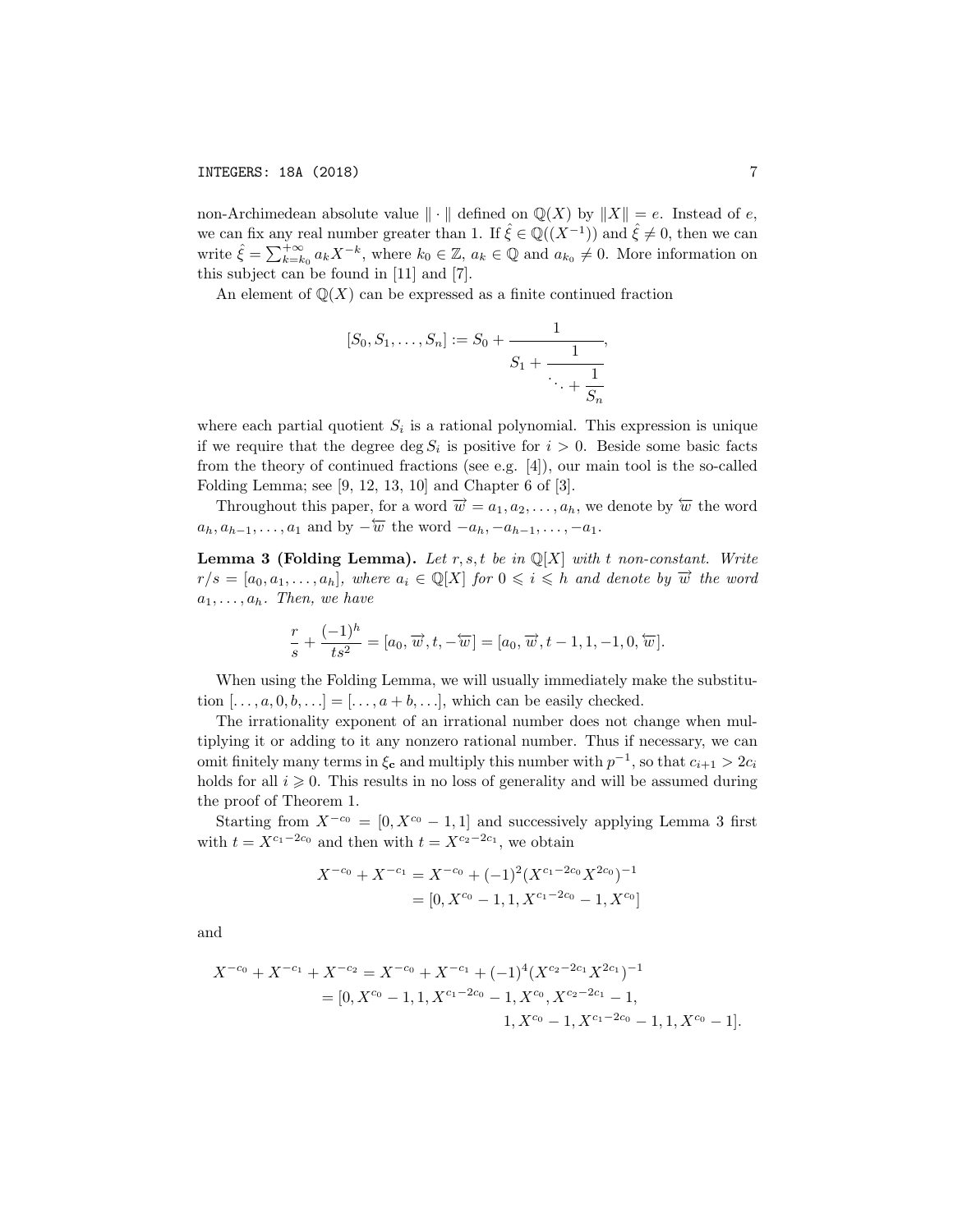Continuing this process indefinitely with  $t = X^{c_{k+1}-2c_k}$  for  $k \geq 1$ , we arrive at the continued fraction expansion

$$
\hat{\xi}_{\mathbf{c}} = \sum_{i=0}^{+\infty} X^{-c_i}
$$
\n= [a\_0, a\_1, a\_2, \ldots]  
\n= [0, X^{c\_0} - 1, 1, X^{c\_1 - 2c\_0} - 1, X^{c\_0}, X^{c\_2 - 2c\_1} - 1, 1, X^{c\_0} - 1,  
\nX^{c\_1 - 2c\_0} - 1, 1, X^{c\_0} - 1, X^{c\_3 - 2c\_2} - 1, 1, X^{c\_0} - 2, \ldots] \in \mathbb{Q}((X^{-1})).\n(5)

We need to justify the convergence of the continued fraction expansion in (5) since there are partial quotients of degree 0, namely those which are equal to 1. The following facts are established by an easy induction and, therefore, we give only an outline of their proofs.

**Proposition 1.** Let  $\hat{\xi}_c \in \mathbb{Q}((X^{-1}))$  be the sum of the infinite series in (5). Then *the following statements hold.*

- *(i) No two consecutive elements in the sequence*  $(a_i)_{i\geq0}$  *are equal to* 1*.*
- (ii) For  $i > 0$ , if  $a_i \neq 1$ , then  $a_i$  is a monic integer polynomial and  $\deg a_i \geq 1$ .
- *(iii) If*  $i \equiv 3$  *or* 8 (mod 12)*, then*

$$
a_i = X^{c_1 - 2c_0} - 1.
$$

*If*  $i \equiv 3 \cdot 2^{k-1} - 1$  *or*  $9 \cdot 2^{k-1}$  (mod  $3 \cdot 2^{k+1}$ ) *for some*  $k \ge 2$ *, then* 

$$
a_i = X^{c_k - 2c_{k-1}} - 1.
$$

*If i does not satisfy any of these congruences, then*

$$
a_i \in \{1, X^{c_0}, X^{c_0} - 1, X^{c_0} - 2\}.
$$

(iv) Set  $P_n/Q_n = [a_0, a_1, \ldots, a_n]$ , where  $P_n, Q_n \in \mathbb{Z}[X]$  for  $n \geq 0$ . Then, for any  $n \geqslant 1$ ,

 $e^{i$ *ther*  $\deg Q_{n-1} < \deg Q_n$  *or*  $\deg Q_{n-1} = \deg Q_n < \deg Q_{n+1}$ .

*The polynomials*  $P_n$  *(for*  $n \ge 1$ *) and*  $Q_n$  *are monic, thus*  $Q_n(1/p) \ne 0$ *.* 

*(v)*

$$
\deg P_n = \sum_{i=2}^n \deg a_i \quad \text{for } n \geq 2,
$$

$$
\deg Q_n = \sum_{i=1}^n \deg a_i \quad \text{for } n \geq 1,
$$

$$
\deg Q_n - \deg P_n = c_0 > 0.
$$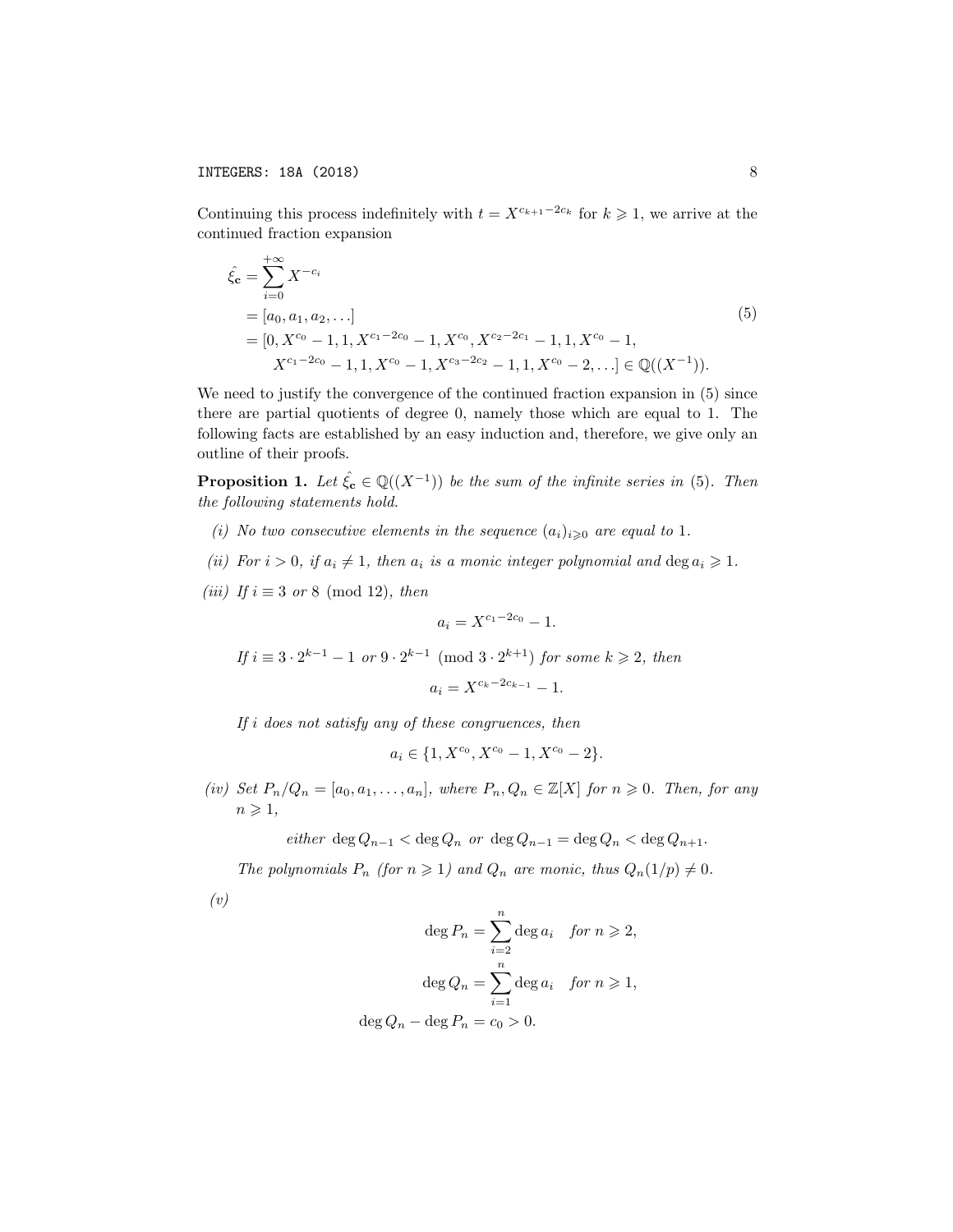*(vi)*

$$
\frac{P_{3\cdot 2^k - 2}}{Q_{3\cdot 2^k - 2}} = \sum_{i=0}^k X^{-c_i}, \quad Q_{3\cdot 2^k - 2} = X^{c_k}, \quad \text{for } k \geq 1. \tag{6}
$$

*(vii) The sequence*  $(P_n/Q_n)_{n\geqslant0}$  *converges to*  $\hat{\xi}_c$  *in*  $\mathbb{Q}((X^{-1}))$ *.* 

*Sketch of the proof.* Statements (*i*) and (*ii*) are easy and (*iii*) requires only careful attention to the indices when observing the repeated application of the Folding Lemma.

The claim in (*iv*) follows from (*i*) and (*ii*) using the recurrence relation satisfied by  $P_n$  and  $Q_n$ , namely

$$
P_0 = 0, \quad P_1 = 1, \qquad P_n = a_n P_{n-1} + P_{n-2},
$$
  
\n
$$
Q_0 = 1, \quad Q_1 = X^{c_0} - 1, \quad Q_n = a_n Q_{n-1} + Q_{n-2},
$$
 for  $n \ge 2$  (7)

The same identities are used to prove (*v*), while (*vi*) follows immediately from the Folding Lemma.

The well-known identity

$$
P_{n+1}Q_n - P_n Q_{n+1} = (-1)^n, \ n \geqslant 0,
$$
\n<sup>(8)</sup>

follows inductively from (7). Applying (8) for *n* consecutive indices gives

$$
\frac{P_{n+1}}{Q_{n+1}} = \frac{1}{Q_0 Q_1} - \frac{1}{Q_1 Q_2} + \dots + (-1)^n \frac{1}{Q_n Q_{n+1}}.
$$
\n(9)

From (*iv*), we have  $||Q_{i-1}Q_i|| < ||Q_iQ_{i+1}||$ , so the infinite series

$$
\sum_{i=0}^{+\infty} (-1)^i (Q_i Q_{i+1})^{-1}
$$

converges in  $\mathbb{Q}((X^{-1}))$  and the partial sums of this series are convergents of the continued fraction in (5). But (*vi*) now shows that  $\lim_{n\to+\infty} P_n/Q_n = \hat{\xi}_c$  so that  $(vii)$  is proved as well. Note that we have also proved  $(cf. (v))$  that

$$
\left\|\xi_{\mathbf{c}} - \frac{P_n}{Q_n}\right\| = \|Q_n Q_{n+1}\|^{-1} = e^{-2\sum_{i=1}^n \deg a_i - \deg a_{n+1}}.\tag{10}
$$

 $\Box$ 

We prove an auxiliary result on the growth of denominators of partial quotients. Recall that

$$
c = \limsup_{i \to +\infty} \frac{c_{i+1}}{c_i}.
$$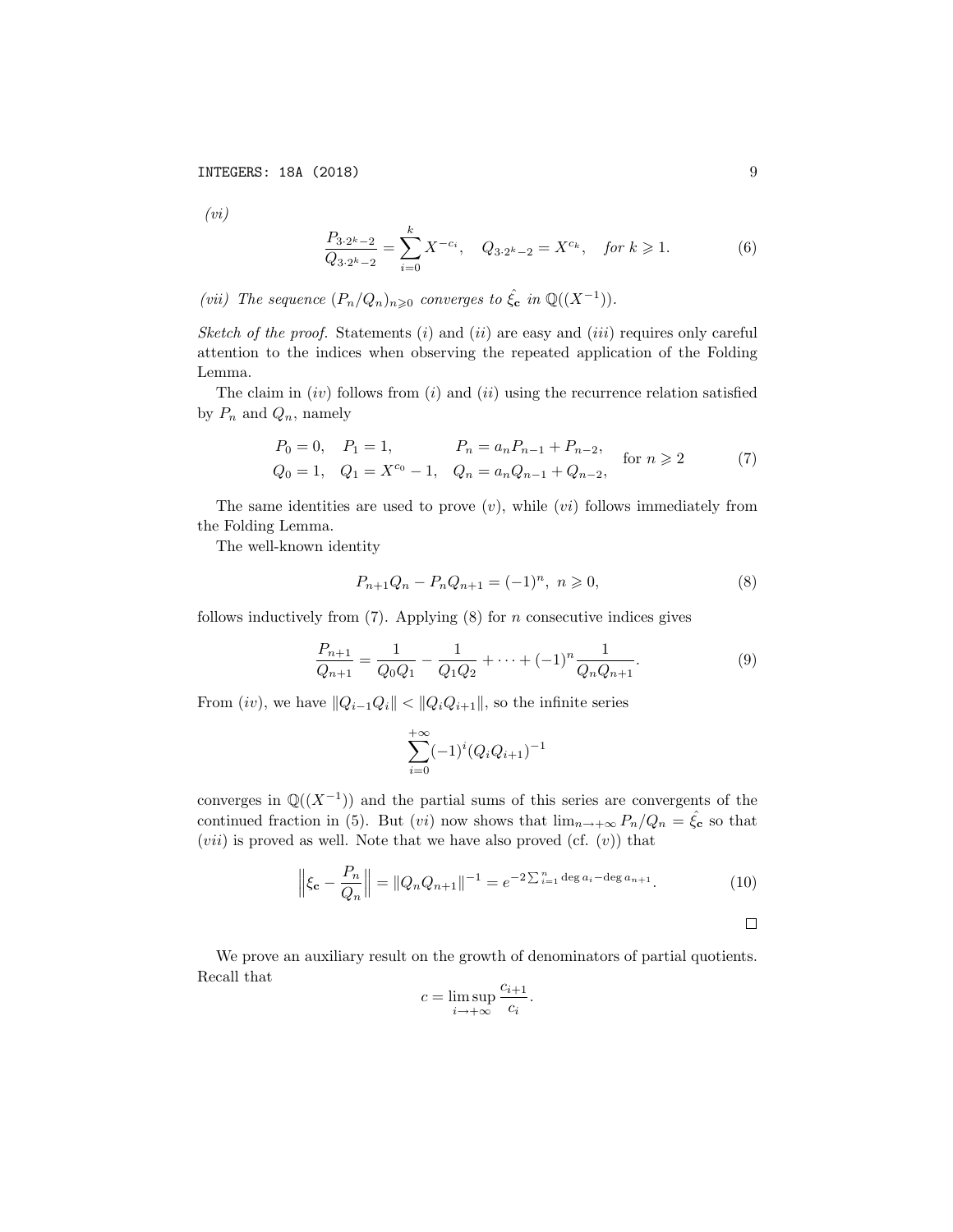Proposition 2. *The polynomials Q<sup>n</sup> defined in Proposition 1 satisfy*

$$
\lim_{n \to +\infty} \frac{\log n}{\deg Q_n} = 0,\tag{11}
$$

$$
\liminf_{n \to +\infty} \frac{\deg Q_{n+1}}{\deg Q_n} = 1, \quad \limsup_{n \to +\infty} \frac{\deg Q_{n+1}}{\deg Q_n} = c - 1.
$$
\n(12)

*Proof.* From (*iv*) in Proposition 1, we deduce that  $\deg Q_n \geq \deg Q_{n-2} + 1$  for  $n \geq 2$ . Iterating this gives deg  $Q_n \geqslant \lfloor n/2 \rfloor$  for  $n \geqslant 1$  and (11) holds.

The first equality in (12) is obvious if we take into account (*v*) from Proposition 1 and the fact that deg  $a_i \in \{0, 1\}$  for infinitely many *i*.

If  $n = 3 \cdot 2^k - 2$  for some  $k \ge 1$ , then

$$
\frac{\deg Q_{n+1}}{\deg Q_n} = \frac{c_{k+1} - c_k}{c_k} = \frac{c_{k+1}}{c_k} - 1.
$$
\n(13)

For an integer  $n \geq 5$  not of this form, let k be the positive integer such that

 $3 \cdot 2^k - 1 \leq n \leq 3 \cdot 2^{k+1} - 2.$ 

Then, by (*vi*), (*v*) and (*iii*) of Proposition 1, we get

 $\deg Q_n \geq \deg Q_{3 \cdot 2^k-1} = c_{k+1} - c_k \geq c_k$  and  $\deg Q_{n+1} \leq \deg Q_n + d$ ,

where

$$
d \le \max\{c_i - 2c_{i-1} : 0 \le i \le k\},
$$
  $(c_{-1} := 0).$ 

Hence,

$$
\frac{\deg Q_{n+1}}{\deg Q_n} \leq 1 + \frac{d}{c_k} \leq 1 + \frac{c_i/c_{i-1} - 2}{c_k/c_{i-1}} \leq 1 + \frac{c_i/c_{i-1} - 2}{2} \leq \frac{c_i}{2c_{i-1}},\qquad(14)
$$

for some  $i \in \{1, ..., k\}$ . Since  $c \ge 2$ , we get  $c/2 \le c - 1$  and the combination of (13) and (14) implies the second equality in (12). (13) and (14) implies the second equality in (12).

The following proposition uses the symmetric structure of the continued fraction expansion of  $\xi_c$  (obtained by means of repeated applications of the Folding Lemma) in order to express the convergents of this continued fraction expansion in terms of certain convergents with smaller indices.

Proposition 3. *Let n and k be positive integers such that*

$$
3 \cdot 2^k \leqslant n < 3 \cdot 2^{k+1} - 2.
$$

 $Set\ m = 3 \cdot 2^k - 2 \ and\ l = 3 \cdot 2^{k+1} - 3 - n$ . *Then,* 

$$
\frac{P_n}{Q_n} = \frac{X^{c_{k+1}-2c_k} P_m(P_m Q_l - Q_m P_l) - P_l}{X^{c_{k+1}-2c_k} Q_m(P_m Q_l - Q_m P_l) - Q_l}.
$$
\n(15)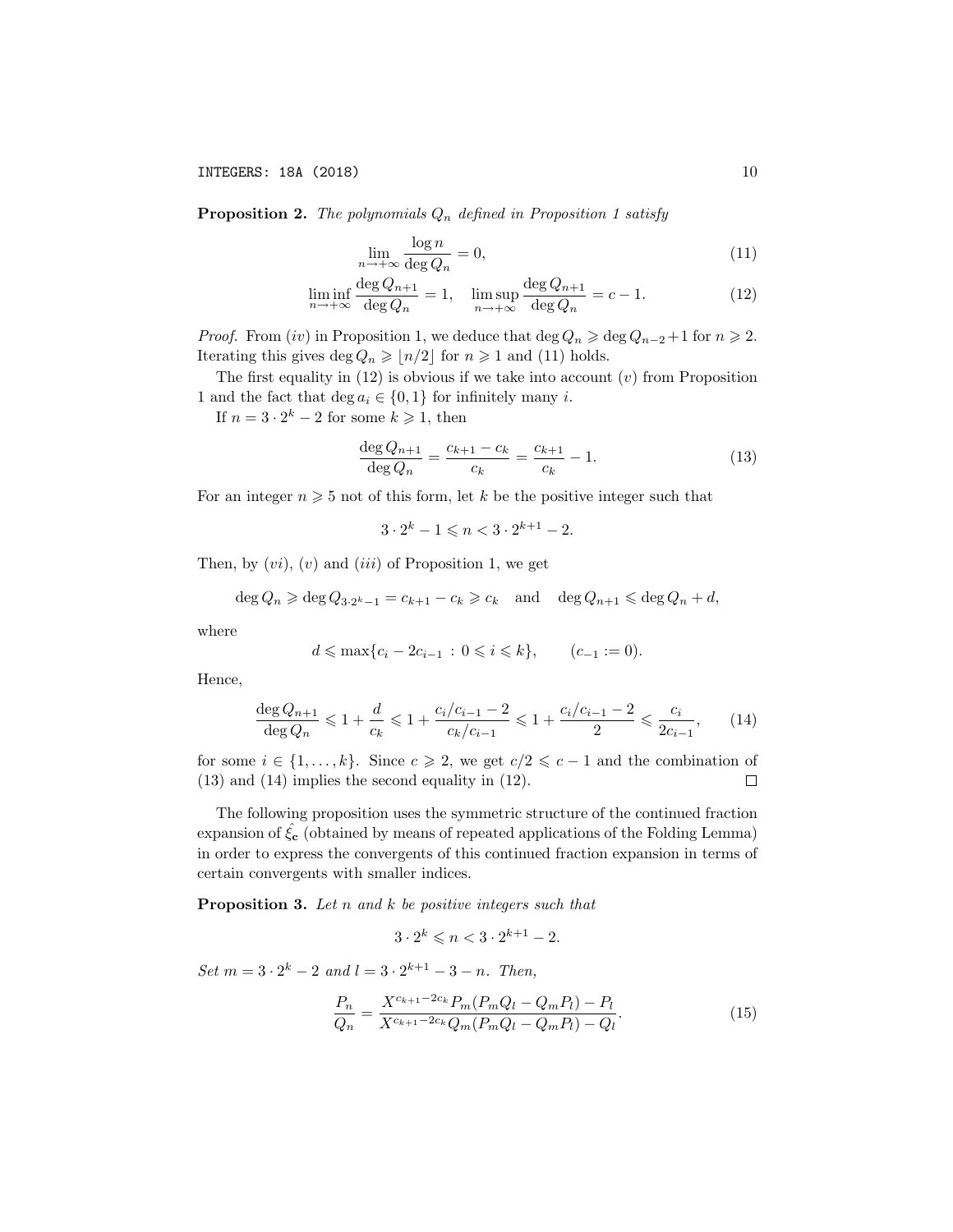*Proof.* Since  $0 \le l \le 3 \cdot 2^k - 3$ , we can write for  $l < 3 \cdot 2^k - 3$ ,

$$
\frac{P_m}{Q_m} = \frac{(U_l/V_l)P_{l+1} + P_l}{(U_l/V_l)Q_{l+1} + Q_l},
$$

where

$$
\frac{U_l}{V_l} = [w_l], \qquad w_l = a_{l+2}, \dots, a_m.
$$

This gives

$$
\frac{U_l}{V_l} = \frac{Q_l P_m - P_l Q_m}{-Q_{l+1} P_m + P_{l+1} Q_m}.
$$
\n(16)

Setting

$$
\frac{S_l}{T_l} = [0, w_l, X^{c_{k+1}-2c_k}, -\overleftarrow{w_l}],
$$

we deduce from the Folding Lemma that

$$
\frac{S_l}{T_l} = \frac{V_l}{U_l} + (-1)^{l-1} \frac{1}{X^{c_{k+1}-2c_k} U_l^2} = \frac{X^{c_{k+1}-2c_k} U_l V_l + (-1)^{l-1}}{X^{c_{k+1}-2c_k} U_l^2}.
$$
(17)

We also have

$$
\frac{P_n}{Q_n} = \frac{(T_l/S_l)P_{l+1} + P_l}{(T_l/S_l)Q_{l+1} + Q_l}.\tag{18}
$$

Note that the fractions that appear in (16) and (17) are reduced.

Now we substitute (16) into (17) and (17) in (18) and use the fact that  $P_{l+1}Q_l$  –  $P_lQ_{l+1} = (-1)^l$ . Simplifying the expression, we obtain (15). Again, the fractions in (15) are reduced.

If  $l = 3 \cdot 2^{k} - 3 = m - 1$ , then  $S_{l}/T_{l} = [0, X^{c_{k+1}-2c_{k}}]$  and (18) gives (15) rectly. directly.

Now we make the formal substitution  $X \mapsto 1/p$  and define the quantities

$$
\xi_{\mathbf{c}} = \sum_{i=0}^{+\infty} p^{c_i} \in \mathbb{Q}_p,
$$
  

$$
A_n = p^{\deg Q_n} P_n(1/p), \quad B_n = p^{\deg Q_n} Q_n(1/p), \quad n \ge 0.
$$

The next proposition summarizes properties of  $\xi_c$  and the sequences  $(A_n)_{n\geqslant 0}$  and  $(B_n)_{n\geqslant 0}$ .

**Proposition 4.** For the p-adic number  $\xi_c$  and the sequences  $(A_n)_{n\geqslant 0}$  and  $(B_n)_{n\geqslant 0}$ *defined above, the following hold:*

*(i) The numbers A<sup>n</sup> and B<sup>n</sup> are integers satisfying*

$$
p^{c_0} | A_n, p^{c_0+1} | A_n, B_n \equiv 1 \pmod{p}.
$$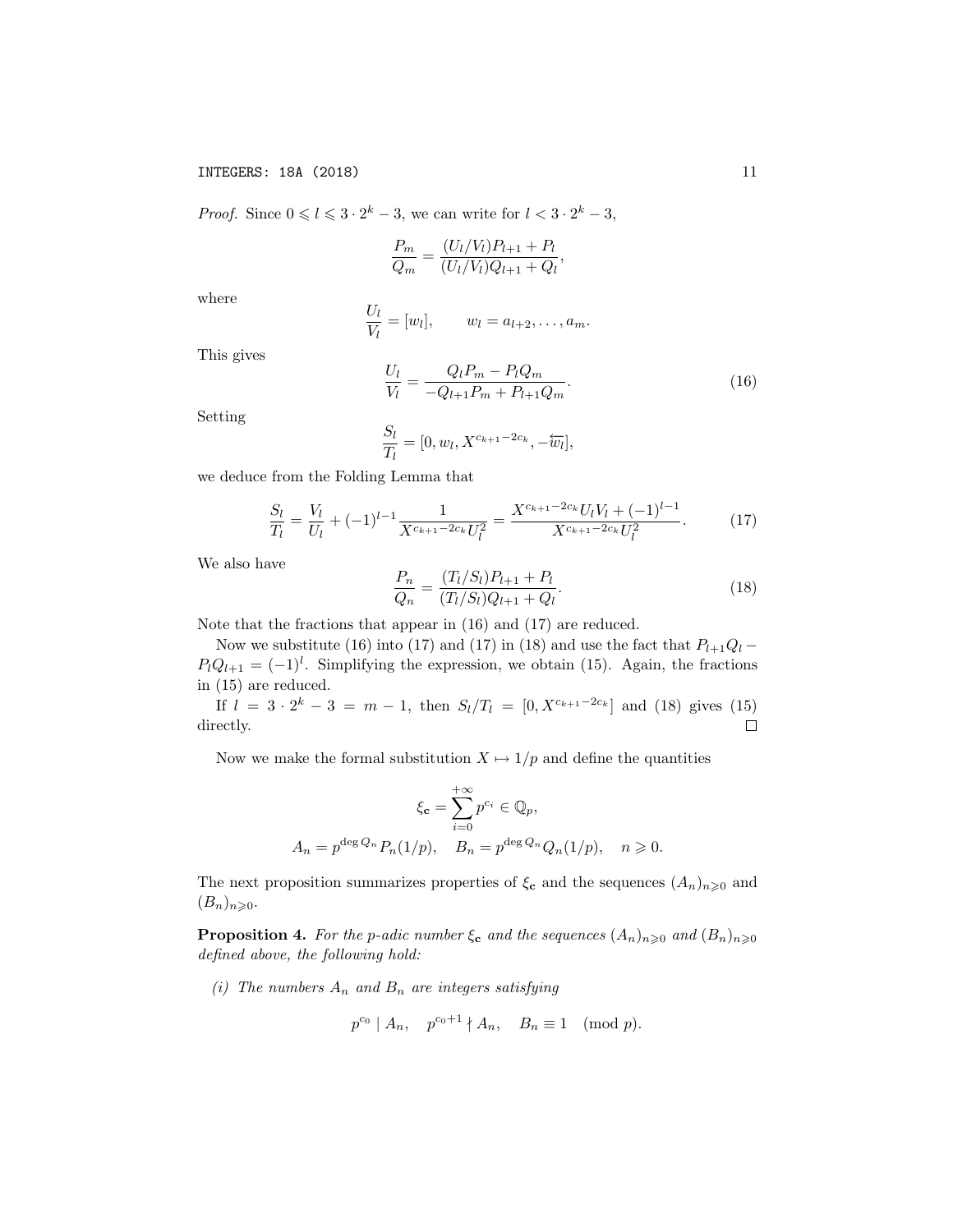*(ii)* For every  $n \geq 0$ , the *integers*  $A_n$  *and*  $B_n$  *are relatively prime. The sequence*  $(A_n/B_n)_{n\geqslant 0}$  *converges* in  $\mathbb{Q}_p$  *to*  $\xi_c$  *and* 

$$
\left|\xi_{\mathbf{c}} - \frac{A_n}{B_n}\right|_p = p^{-\deg(Q_n Q_{n+1})} = p^{-2\sum_{i=1}^n \deg a_i - \deg a_{n+1}}.\tag{19}
$$

*(iii) The height of*  $A_n/B_n$  *satisfies* 

$$
\frac{1}{2n^2}p^{\deg Q_n} \leqslant \mathcal{H}(A_n/B_n) \leqslant n^2 p^{\deg Q_n}, \quad n \geqslant 1.
$$

- *Proof.* (i) This follows directly from (*iv*) and (*v*) of Proposition 1.
	- (ii) From (8), we get for  $n \geq 0$  that

$$
A_{n+1}B_n - A_n B_{n+1} = (-1)^n p^{\deg Q_n + \deg Q_{n+1}},\tag{20}
$$

which implies that the sequence  $(A_n/B_n)_{n\geq 0}$  is a Cauchy sequence and thus converges in Q*p*. From

$$
\xi_{\mathbf{c}} - \frac{A_{3 \cdot 2^k - 2}}{B_{3 \cdot 2^k - 2}} = \sum_{i=k+1}^{+\infty} p^{c_i},
$$

we deduce that  $\lim_{n\to+\infty} A_n/B_n = \xi_c$ . Now (19) follows from

$$
\frac{A_{n+1}}{B_{n+1}} = \frac{p^{\deg(Q_0Q_1)}}{B_0B_1} - \frac{p^{\deg(Q_1Q_2)}}{B_1B_2} + \cdots + (-1)^n \frac{p^{\deg(Q_nQ_{n+1})}}{B_nB_{n+1}},
$$

similarly as  $(10)$  was obtained from  $(9)$ .

The identity (20) also shows that  $A_n$  and  $B_n$  are always relatively prime since any common divisor would be a power of  $p$  and  $(i)$  asserts that  $B_n$  is never divisible by *p*.

Note that (19) implies that no two elements of the sequence  $(A_n/B_n)_{n\geq 0}$  are identical, in view of (*iv*) of Proposition 1.

(iii) We have seen that  $A_n$  and  $B_n$  are always relatively prime. From the definition of these numbers, it is clearly sufficient to prove that  $\max\{|P_n(1/p)|, |Q_n(1/p)|\}$ belongs to the interval  $[1/(2n^2), n^2]$ .

We first show that  $|P_n(1/p)| \leq n^2$ . More precisely, we prove by induction on  $k \geq 0$  that for  $3 \cdot 2^k - 2 \leq n < 3 \cdot 2^{k+1} - 2$  the inequality  $|P_n(1/p)| \leq 2^{2k}$ holds.

This can be easily checked for  $k = 0$ . Suppose the statement holds for all  $k < K$ , where  $K \geq 1$ , and let *n* with

$$
3 \cdot 2^{K} - 2 \leqslant n < 3 \cdot 2^{K+1} - 2.
$$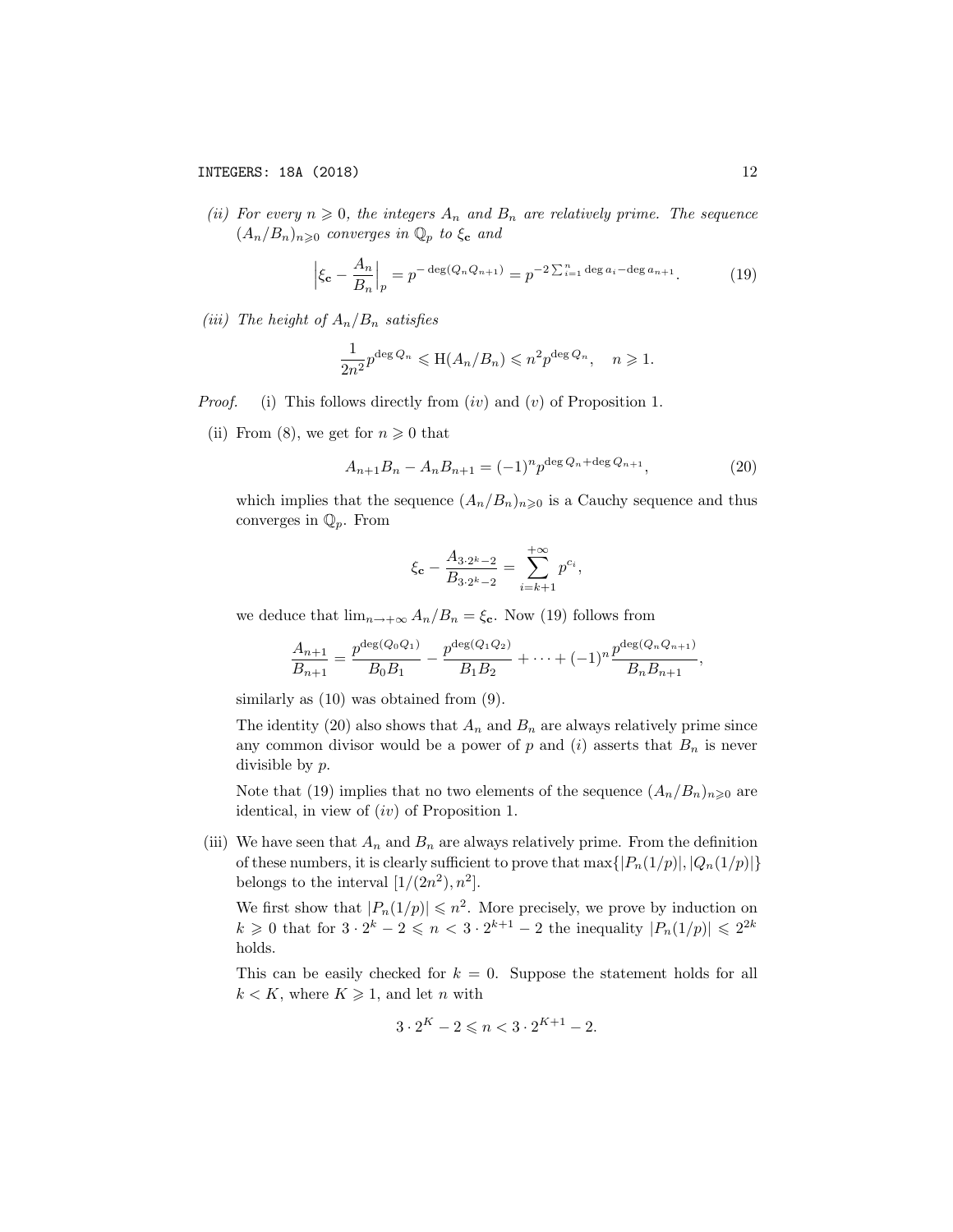If  $n = 3 \cdot 2^{K} - 2$ , we obtain a much stronger result directly from (6)

$$
|P_n(1/p)| < \frac{p}{p-1} \leqslant 2, \qquad |Q_n(1/p)| = 1/p^{c_K} \leqslant 1/2.
$$

For  $n = 3 \cdot 2^K - 1$ , we have  $a_n(1/p) = p^{2c_K - c_{K+1}} - 1$ , so

$$
|P_n(1/p)| \leqslant |a_n(1/p)P_{n-1}(1/p)| + |P_{n-2}(1/p)| \leqslant 2 + 2^{2K-2} \leqslant 2^{2K}.
$$

Finally, if  $3 \cdot 2^K \leq n < 3 \cdot 2^{K+1} - 2$ , we use Proposition 3 which gives

$$
|P_n(1/p)| < p^{2c_K - c_{K+1}} 2\left(2 \cdot 2^{2K-2} + \frac{1}{2} 2^{2K-2}\right) + 2^{2K-2} < 2^{2K}.
$$

Analogously, we prove that  $|Q_n(1/p)| \le n^2$ .

Furthermore, (8) shows that

$$
\max\{|P_n(1/p)Q_{n-1}(1/p)|, |P_{n-1}(1/p)Q_n(1/p)|\}\geq 1/2,
$$

thus

$$
\max\{|P_n(1/p)|, |Q_n(1/p)|\} \ge \frac{1}{2 \max\{|P_{n-1}(1/p)|, |Q_{n-1}(1/p)|\}} \ge \frac{1}{2n^2}.
$$

We are now armed to complete the proof of Theorem 1. Since

$$
\frac{\log |\xi_{\mathbf{c}} - A_n/B_n|_p^{-1}}{\log H(A_n/B_n)} \leqslant \frac{(\deg Q_n + \deg Q_{n+1})\log p}{-3\log n + \deg Q_n\log p} = \frac{1 + \frac{\deg Q_{n+1}}{\deg Q_n}}{-\frac{\log n}{\deg Q_n} \cdot \frac{3}{\log p} + 1},
$$

and

$$
\frac{\log |\xi_{\mathbf{c}} - A_n/B_n|_p^{-1}}{\log H(A_n/B_n)} \geq \frac{(\deg Q_n + \deg Q_{n+1})\log p}{2\log n + \deg Q_n\log p} = \frac{1 + \frac{\deg Q_{n+1}}{\deg Q_n}}{\frac{\log n}{\deg Q_n} \cdot \frac{2}{\log p} + 1},
$$

Proposition 2 gives

$$
\limsup_{n \to +\infty} \frac{\log |\xi_{\mathbf{c}} - A_n/B_n|_p^{-1}}{\log H(A_n/B_n)} = c \quad \text{and} \quad \liminf_{n \to +\infty} \frac{\log |\xi_{\mathbf{c}} - A_n/B_n|_p^{-1}}{\log H(A_n/B_n)} = 2.
$$

In order to apply Lemma 2 to  $\xi_c$  and  $(A_n/B_n)_{n\geqslant0}$ , we need to evaluate the right-hand side of (2). Using the results of Proposition 4, we get

$$
\limsup_{n \to +\infty} \frac{\log H(A_{n+1}/B_{n+1})}{\log |\xi_{\mathbf{c}} - A_n/B_n|_p^{-1} - \log H(A_n/B_n)}
$$
\n
$$
\leq \limsup_{n \to +\infty} \frac{2\log(n+1) + \deg Q_{n+1}\log p}{(\deg Q_n + \deg Q_{n+1})\log p - 2\log n - \deg Q_n \log p}
$$
\n
$$
\leq \limsup_{n \to +\infty} \frac{2\frac{\log(n+1)}{\deg Q_{n+1}} + \log p}{-2\frac{\log n}{\deg Q_{n+1}} + \log p} = 1,
$$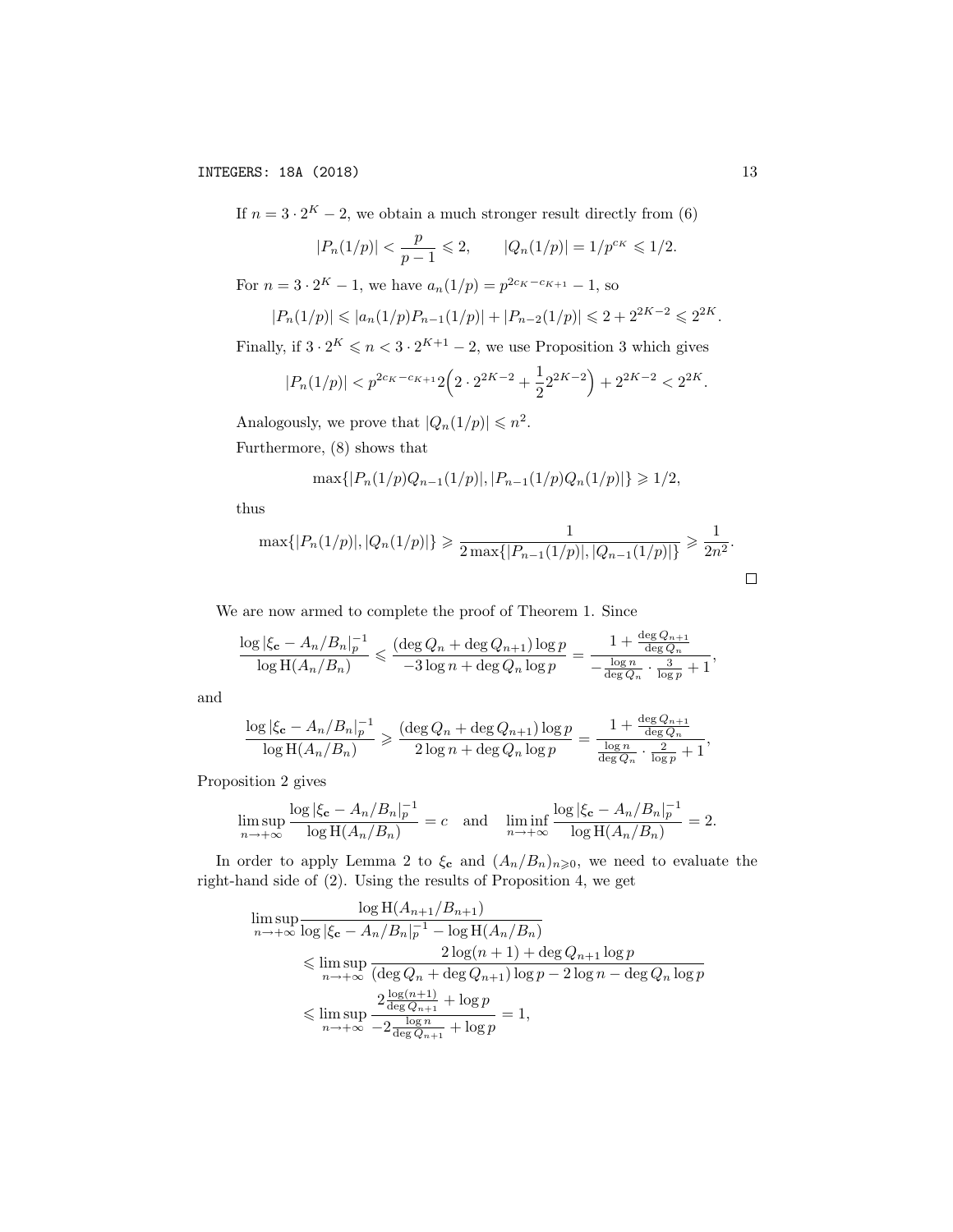where we used (11) in the last step.

Bound (4) from Lemma 2 finally implies that  $\mu(\xi_c) \leq c$  and thus  $\mu(\xi_c) = c$ . This finishes the proof of Theorem 1.

As a final remark, we show that not only the best approximations to  $\xi_c$ , but also the second best ones, can be written explicitly as series. The best approximations  $P_{3\cdot2^k-2}/Q_{3\cdot2^k-2}$  to the associated power series  $\hat{\xi}_c$  are obtained by cutting off its continued fraction expansion before the first appearance of large partial quotients, or alternatively, by deleting the terms that follow  $X^{-c_k} = X^{-\lfloor c^k \rfloor}$  in  $\sum_{i=0}^{+\infty} X^{-c_i}$ . These approximations of  $\hat{\xi}_c$  in  $\mathbb{Q}((X^{-1}))$  correspond to the approximations  $\beta_k$  of  $\xi_c \in \mathbb{Q}_p$  defined in Example 1. The next best sequence of approximations is  $(P_{9 \cdot 2^{k-1}-1}/Q_{9 \cdot 2^{k-1}-1})_{k \geq 2}$  and, as the following lemma shows, it actually corresponds to the sequence  $(\gamma_k)_{k\geqslant 2}$  of *p*-adic numbers introduced in Example 1.

**Proposition 5.** *For*  $k \geq 2$ *, we have* 

$$
\frac{P_{9\cdot 2^{k-1}-1}}{Q_{9\cdot 2^{k-1}-1}} = \sum_{i=0}^{k-1} X^{-c_i} + \frac{X^{-c_k}}{1 - X^{c_k - c_{k+1}}}.
$$
\n(21)

*Proof.* This is an immediate consequence of Proposition 3 where  $n = 9 \cdot 2^{k-1} - 1$ , so that  $m = 3 \cdot 2^k - 2$  and  $l = 3 \cdot 2^{k-1} - 2$ . Since  $P_m$ ,  $Q_m$ ,  $P_l$ ,  $Q_l$  are now explicitly given by (6), inserting their values into (15) gives (21). given by (6), inserting their values into (15) gives (21).

Acknowledgements: T.P. was supported by the Croatian Science Foundation under the project no. 6422.

#### References

- [1] B. Adamczewski and Y. Bugeaud, On the complexity of algebraic numbers. I. Expansions in integer bases, *Ann. of Math.* 165 (2007) 547–565.
- [2] V. I. Bernik and M. M. Dodson, *Metric Diophantine Approximation on Manifolds*, Cambridge Tracts in Mathematics, Cambridge University Press, Cambridge, 1999.
- [3] J. Borwein, A. van der Poorten, J. Shallit, and W. Zudilin, *Neverending Fractions: An Introduction to Continued Fractions*, Cambridge University Press, 2014.
- [4] Y. Bugeaud, *Approximation by Algebraic Numbers*, Cambridge Tracts in Mathematics, Cambridge University Press, Cambridge, 2004.
- [5] Y. Bugeaud, Diophantine approximation and Cantor sets, *Math. Ann.* 341 (2008), 677–684.
- [6] Y. Bugeaud, D. Krieger, and J. Shallit, Morphic and automatic words: maximal blocks and Diophantine approximation, *Acta Arith.* 149 (2011), 181–199.
- [7] A. Lasjaunias, A survey of Diophantine approximation in fields of power series, *Monatsh. Math.* 130 (2000), 211–229.